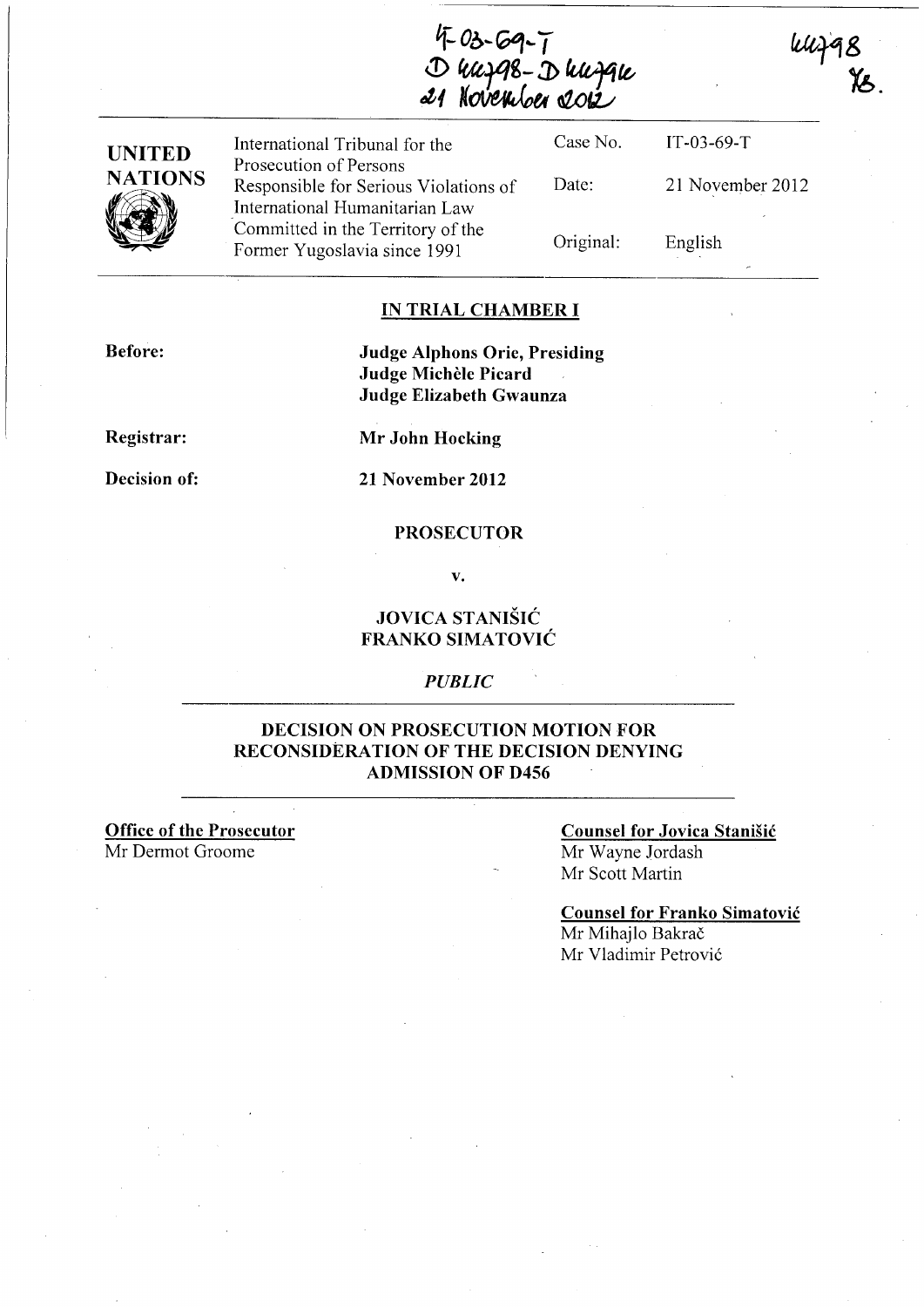# wezaz

# **I. PROCEDURAL HISTORY**

1. On 19 October 2011, the Simatović Defence tendered Dušan Momčilović's personnel file; 2D882, which was assigned exhibit number D456 and was marked for identification due to redactions in the original document and the lack of a full translation.<sup>1</sup> On 12 June 2012, the Chamber denied admission of D456, as the unredacted original and a. full translation were still missing? On 24 September 2012, the Prosecution filed the "Prosecution Notice of Upload of Unredacted Personnel File of Dušan Momčilović" seeking admission of the unredacted personnel file, which had been uploaded on e-court, bearing Rule 65ter number 6629.<sup>3</sup> Following the Stanisic Defence's response of 2 October 2012, indicating that the matter should be dealt with through a motion for reconsideration,<sup>4</sup> the Prosecution withdrew the notice and filed the "Prosecution Motion for Reconsideration of the Decision Denying Admission of D456" ("Motion") on 9 October 2012.<sup>5</sup> The Stanišić Defence filed a response seeking dismissal of the Motion on 23 October 2012.<sup>6</sup> The Simatović Defence did not file a response.

### **11. SUBMISSIONS OF THE PARTIES**

2. The Prosecution submits that the Chamber should reconsider its decision denying admission of D456, and should admit the unredacted personnel file because there has been a change in circumstances - the lack of an unredacted version of the document and its complete translation has been remedied.<sup>7</sup> The Prosecution also points out that the document was introduced by the Simatović Defence, and has now, after being discussed at some length and used with several witnesses, become a necessary part of the record.<sup>8</sup>

3. The Stanišić Defence submits that the Prosecution has not indicated the relevance of D456 to its case and therefore the Accused is unaware how the evidence will be used by the Prosecution.<sup>9</sup> The Stanišić Defence further submits that by seeking the admission of D456 the Prosecution is

 $\mathbf{I}$ 

T. 14574-14575.  $\overline{2}$ T. 20145-20147.

 $\overline{\mathbf{3}}$ Prosecution Notice of Upload of Unredacted Personnel File of Dušan Momčilović, 24 September 2012 (Confidential).

<sup>4</sup>  Stanišić Defence's Response to Prosecution's Notice of Upload of Unredacted Personnel File of Dušan Momcilovic, 2 October 2012 (Confidential).

<sup>5</sup> Prosecution Motion for Reconsideration of the Decision Denying Admission of 0456, 9 October 2012 (Confidential).

<sup>6</sup>  Stanisic Defence Response to Prosecution Motion for Reconsideration of the Decision Denying Admission of D456, 23 October 2012 (Confidential) ("Response").

 $\overline{7}$ Motion, paras 4-8.

 $\mathbf{R}$ Motion, para. 9.  $\overline{9}$ 

Response, paras 4-7.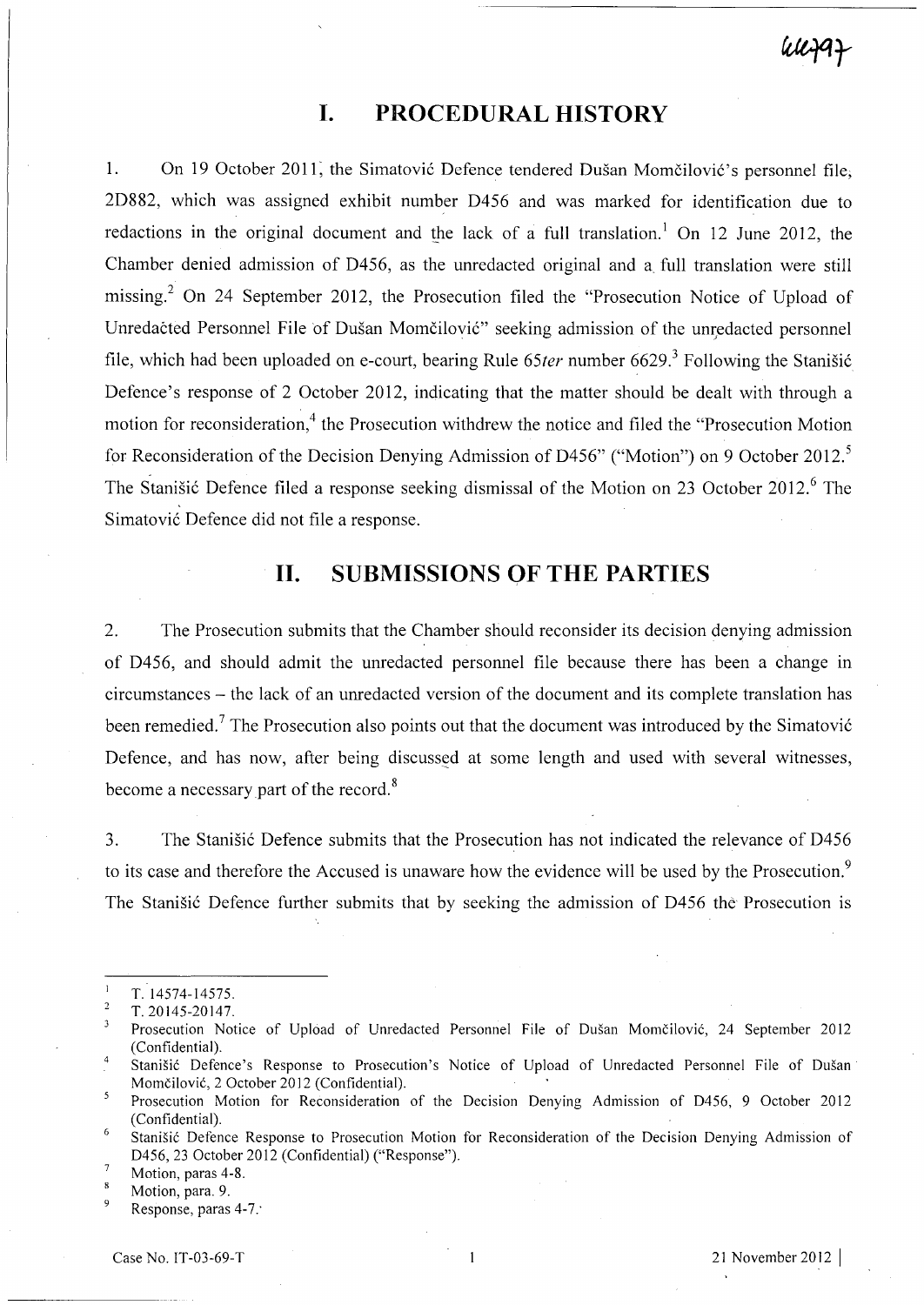trying to introduce new evidence after the close of the proceedings, thereby denying the Accused the notice necessary to guarantee his right to a fair trial.<sup>10</sup>

### **Ill. APPLICABLE LAW**

4. The Chamber recalls and refers to the applicable law on the reconsideration of the Chamber's decisions as set out in its Decision of 14 September 2012.<sup>11</sup>

5. According to Rule 89 (C) of the Tribunal's Rules of Procedure and Evidence ("Rules"), a Chamber may admit any relevant evidence which it deems to have probative value, whereas Rule 89 (D) states that a Chamber may exclude evidence if its probative value is substantially outweighed by the need to ensure a fair trial.

### **IV. DISCUSSION**

6. The admission of D456 was denied due to problems with the provision of unredacted versions of the original and the translation of the document.<sup>12</sup> The Prosecution has now uploaded an unredacted original and a full translation of the Dušan Momčilović personnel file. The Chamber considers that the provision of the unredacted version and revised translation of the document amounts to a new fact justifying reconsideration of the decision to deny admission of D456 in order to avoid an injustice. Accordingly, the conditions for reconsideration have been met.

7. D456 was tendered by the Simatović Defence through witness Dragoslav Krsmanović.<sup>13</sup> It was subsequently used with Simatović Defence witnesses Gvozden Gagić<sup>14</sup> and Dejan Plahuta.<sup>15</sup> At the time. the personnel file was tendered the Prosecution indicated that it did not contest the authenticity or relevance of the document,<sup>16</sup> whereas the Stanisić Defence was silent on the matter. The Chamber finds the document relevant and of probative value and, therefore, considers that D456 meets requirements of admission defined under Rule 89 (C) of the Rules.

8. The Chamber will consider next whether the admission of D456 infringes on the Accused's right to a fair trial thus weighing in favour of excluding it under Rule 89 (D) of the Rules. The Stanišić Defence argues that the Prosecution is altering its case without providing adequate notice

<sup>&</sup>lt;sup>10</sup> Response, paras 8-13.

Decision on Stanišić Defence Request for Reconsideration of Documents Previously Denied Admission through the Bar Table, 14 September 2012, para. 4.

 $\frac{12}{13}$  T. 20145-20147.

 $\frac{13}{14}$  T. 14544-14547.

<sup>&</sup>lt;sup>14</sup> T. 17164-17166, 17168, 17256-17259, 17314-17316.<br><sup>15</sup> T. 10542

T. 19543.

<sup>&</sup>lt;sup>16</sup> T. 14575.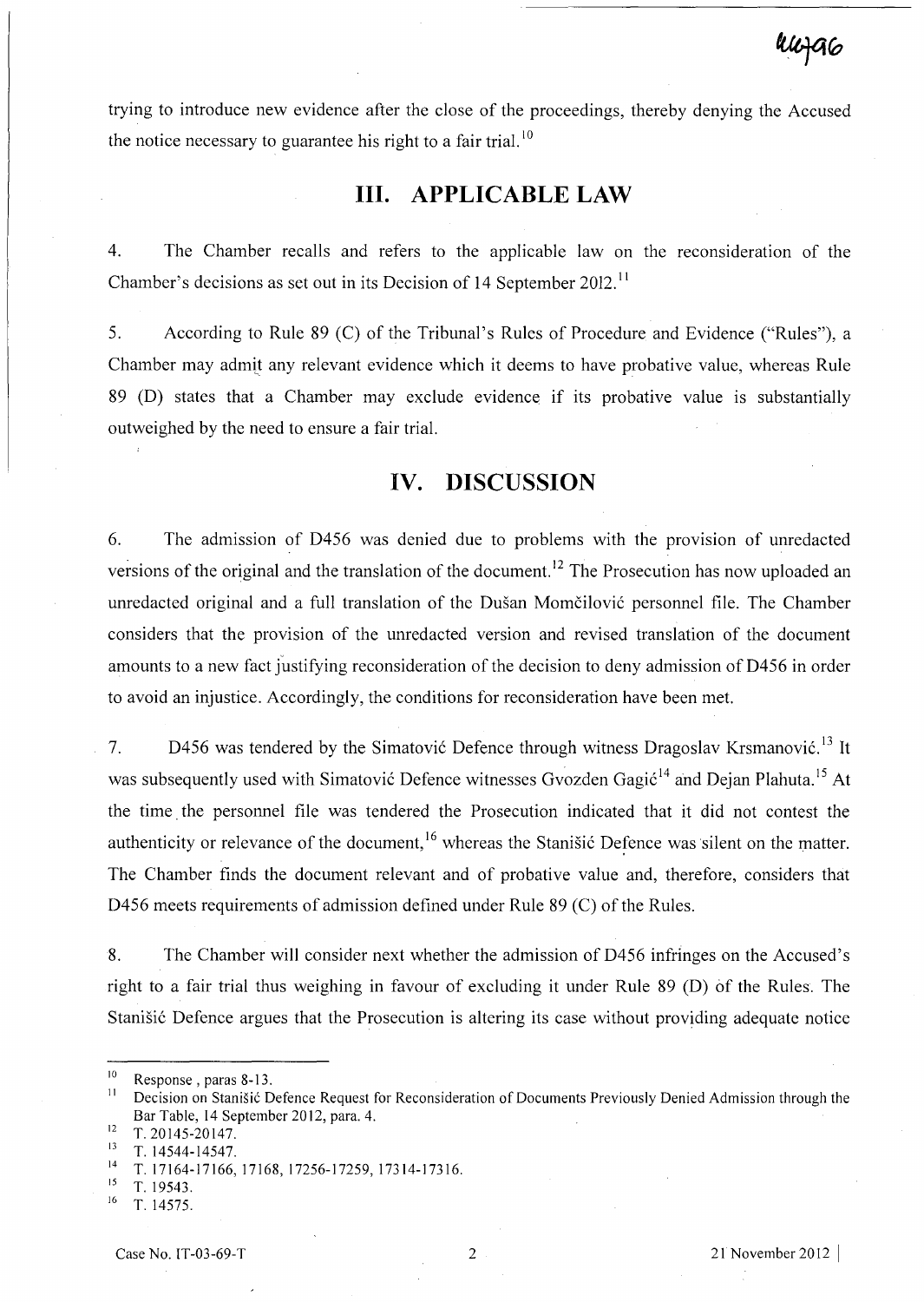# WizgT

to the Accused and, due to the late stage of proceedings, thereby deprives the Stanišić Defence of the possibility to properly investigate the impugned evidence. The Stanistic Defence refers to the obligation of the offering party to demonstrate where and how each document fits into its case, and to the principles the Chamber has set out in the Guidance of 26 August  $2011$ .<sup>17</sup>

9. The Chamber notes that the duty of the offering party to demonstrate, with clarity and specificity, where and how each document fits into its case has been developed by the Tribunal's case law specifically in relation to documents that are tendered from the bar table in order to establish their relevance.<sup>18</sup> This duty does not extend as such to documents tendered through witnesses, as their relevance is meant to be clarified by the witnesses through whom they are tendered. D456 has been tendered through Dragoslav Krsmanovic, and the Chamber considers that its relevance has been sufficiently clarified in the course of Krsmanovic' s testimony and during the testimonies of other witnesses with whom the document was subsequently used.

10. The Chamber further notes that the Guidance of 26 August 2011 does not apply to this situation either, as it concerns presentation of new evidence by the Prosecution during .the Defence case. In this instance the Prosecution is not tendering new evidence but seeks reconsideration of a decision to deny admission, on technical grounds, of a document tendered by the Simatovic Defence. Furthermore, admission of D456 at the present stage of the proceedings cannot be regarded as depriving the Accused of the ability to conduct investigations on the basis of this document and properly prepare his defence, as D456 has been used in the proceedings as from October 2011 in the examination of three witnesses.

11. For the above reasons, the Chamber finds that no reason for excluding D456 on grounds of maintaining the fairness of the proceedings and the need to ensure fair trial has been demonstrated and therefore D456 should be admitted into evidence.

# **V. DISPOSITION**

12. For the foregoing reasons, pursuant to Rule 89 of the Rules, the Chamber **GRANTS** the Motion and

(i) **REQUESTS** the Registry to replace D456 with Rule *65ter* number 6629; and

Guidance on the Admission into Evidence of Documents Tendered by the Prosecution During the Defence Case and Reasons for Decision on Past Admissions of Such Documents, 26 August 2011.

<sup>&</sup>lt;sup>18</sup> See Decision on the Prosecution's Revised First Motion for Admission of Exhibits from the Bar Table, 3 February 20 11, para. 11; *Prosecutor* v. *Milan Milutinovic et aI.,* Case No. IT -05-87-T, Decision on Prosecution Motion to Admit Documentary Evidence, 10 October 2006, para. 18; *Prosecutor* v. *Rasim Delic,* Case No. IT-04-83-T, Decision on Prosecution Submission on the Admission of Documentary Evidence, 16 January 2008, para. 9.